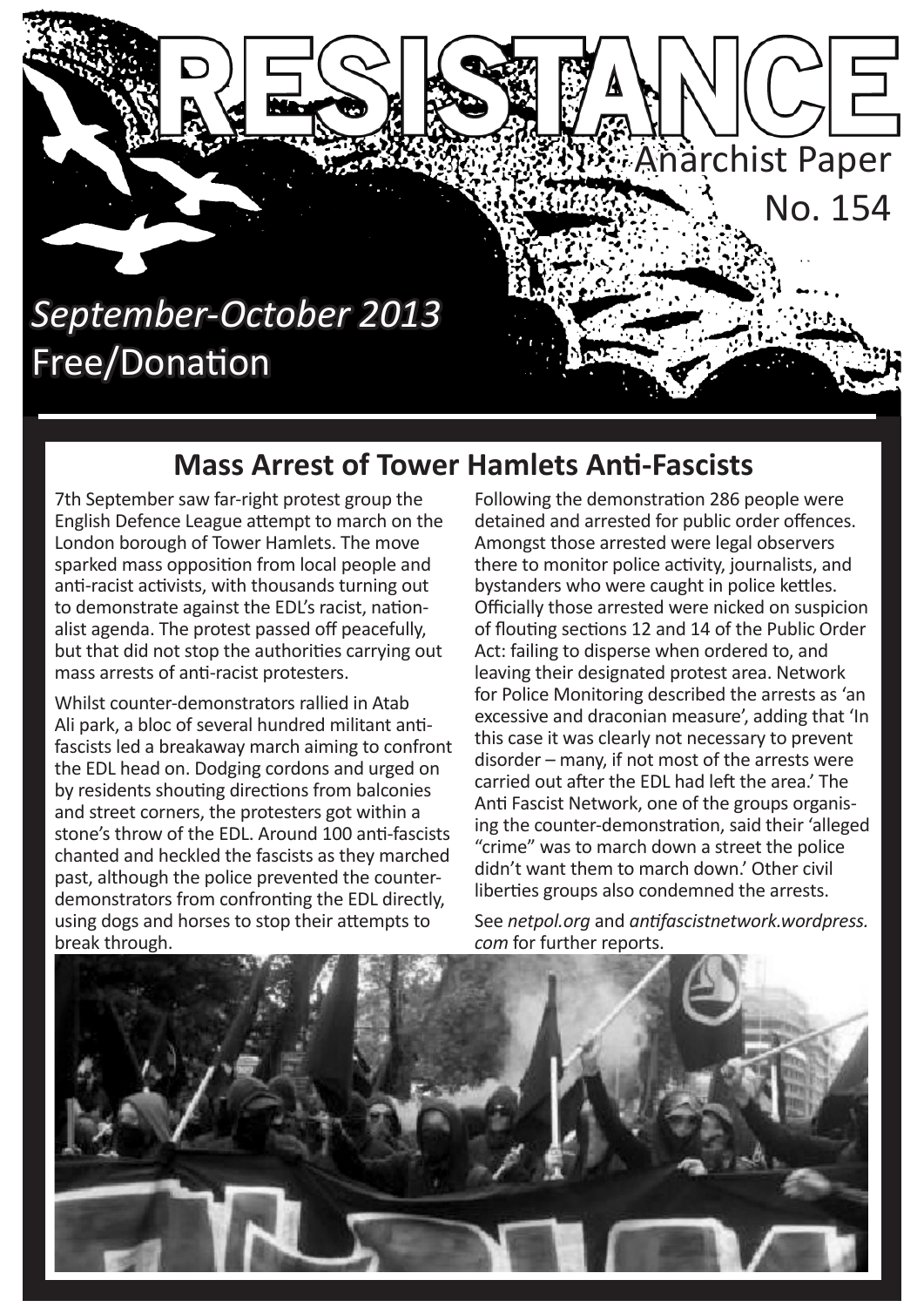## **Opposing Extreme Energy at Balcombe**

Residents of Balcombe, West Sussex have been at the forefront of the battle against hydraulic fracturing ('fracking') in the UK after a community blockade turned into a national protest against extreme energy. Resistance to fracking in Balcombe goes back to August 2012 when energy giant Cuadrilla Resources proposed test drilling nearby. Locals got together and held a picnic to show their opposition to their plans, sowing the seeds for further resistance.

Activity heated up after the Environment Agency granted Cuadrilla a license to drill in July, as hundreds

of people from all over the country blockaded the area, preventing Cuadrilla from bringing in equipment.

No Dash For Gas announced that their Reclaim The Power action camp would take place at Balcombe. The media and Cuadrilla were fuming at the prospect of over 500 climate activists descending on the site as it started on 16th August, with activists setting up shop a short distance from the drilling platform. The campers held workshops and practical skillshares such as the legal rights to protest and being a legal observer. 'Solidarity Sunday' was the biggest



#### **Success for SeaSol!**

Recent weeks have seen the Seattle Solidarity Network achieve two notable victories for tenants and workers, proving once again that direct action gets the goods.

Firstly, FPI Management, a large real estate company whose business extends over several states, were forced to pay back a stolen deposit. A tenant at Tressa, a north Seattle apartment complex, had moved out of his home along with his family. He was informed that a \$60-\$70 deduction would come out of his deposit to cover general cleaning. Yet Tressa withheld a staggering \$388.44! This was justified by a bogus claim that they had to replace an entire carpet in the property, alongside a manufactured photograph of a filthy carpet purporting to be from his apartment.

After considering taking legal action, the tenant's brother decided to put

his faith into direct action and contacted SeaSol. After peppering FPI owned properties in the area with 'DON'T RENT HERE' posters, SeaSol learned that this exploitative practice was common practice for FPI.

Unfortunately for the landlords, SeaSol's actions coincided with the first International Solidarity Network Conference, in which fifteen delegates from Solidarity Networks across the country gathered to share experiences, skills and plan for the future. Consequently, what began as a small picket targeting one of Tressa's offices grew to a boisterous and colourful action that drew nearly fifty people in support of the tenant and his family. One week later, he received a check sent via overnight mail for the remainder of his deposit.

One of SeaSol's newest members was an employee at a supermarket in a shopping centre in Washington. There he faced constant and brazen exploitation by his bosses, spending

day, with over a thousand people marching from Balcombe to the drilling site.

Monday saw direct action across the region as activists spread from the camp to attack the extreme energy industry. Protestors occupied Cuadrilla's Lichfield HQ, forcing the police to break in the back and arrest them. Others protested outside the offices of PR company Bell Pottinger in Central London. Meanwhile, activists from Disabled People Against the Cuts successfully blockaded the main gate to the site.

Anti-fracking in Balcombe continues with daily protests outside the drilling platform. The original camp set up at the road side is still standing and more people are always welcome. To find out more visit the Great Gas Gala website: *www.greatgasgala.org.uk*. For more information on hydraulic fracturing check out Frack Off! at *www.frack-off.org. uk*.

two years working 6 days out of 7 for a combined total of 72 hours a week. He was not allowed a break, was refused overtime pay and was paid far below the state minimum wage.

He contacted SeaSol and the network voted to fight for thirty weeks worth of back-wages.

In July, the worker, his family, and nearly fifty fellow SeaSol members entered the store in solidarity and made their demands. The bosses were so intimidated by this show of unity that they responded by conspiring with a lawyer to try and persuade him into accepting less money.

But the worker and SeaSol never wavered in their commitment. When the bosses and their legal advisers realized that they couldn't intimidate him and his new comrades into accepting anything less than he was entitled to, they caved in immediately and paid up the full thirty weeks' worth of wages on the spot. A victory for direct action!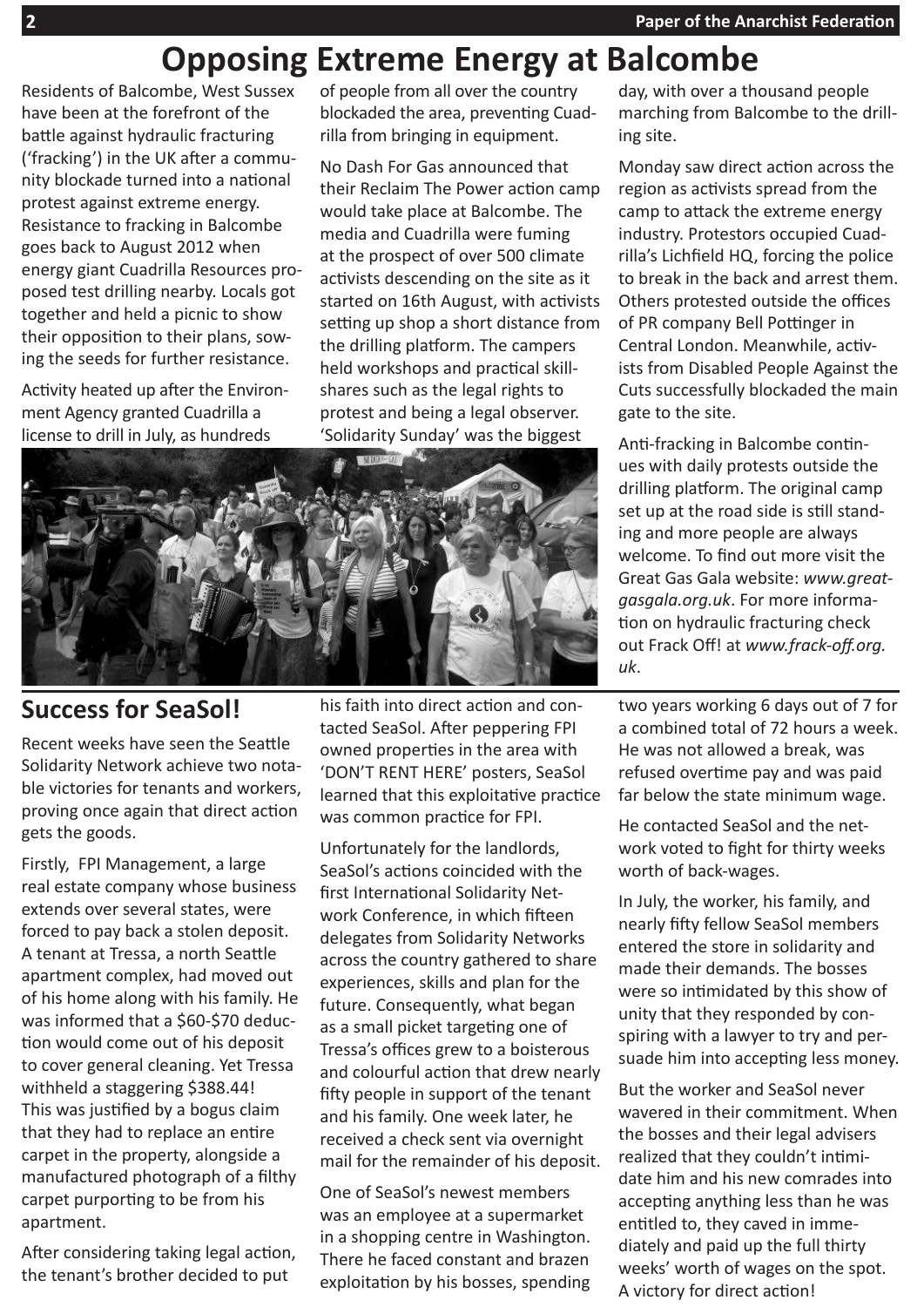## **Resistance to border controls in Greece**

Migrants at the Amygdaleza detention camp in Greece fought back against border control on Saturday 11th August when they were told that the maximum amount of time they could be held there was to be extended from one year to eighteen months. Riot police were called in after mattresses were set on fire and stones were thrown at the guards, with at least ten officers injured in the clashes. Amidst the disorder at least ten migrants managed to escape the camp, although a further fifty were arrested.

The Amygdaleza detention centre has come under fire from rights groups due to the poor conditions and reports of police abuse. United Against Racism and Fascist Threat (KEERFA) revealed that guards had beaten Muslim detainees during prayers and several migrants were refused healthcare. KEERFA have condemned the death of an Afghan detainee at the camp after guards ignored a pulmonary infection which eventually killed him.



Greece is one of the main entry points into the European Union. Thousands of migrants and refugees enter the country every year trying to escape war-torn or impoverished countries. Amygdaleza is one of several detention centres set up since last year to assist in the forced repatriation of migrants caught crossing the border. These are people whose only crime is trying to find a better life for themselves and their families. They are fleeing wars

and disasters often caused by the very countries that arrest and detain them.

Once we begin to break down the barriers between races and nationalities we begin to realise that we have a lot more in common with migrants than we do the bosses and politicians. We must unite across borders and races to combat the real enemy – capitalism and the state, in order to achieve a truly free society.

## **Support Anti-fascist Prisoner Irina Lipskaya**

**Please support Irina Lipskaya, an imprisoned anarchist and antifascist!**

Irina was arrested on 2nd July 2012, so has already spent more than one year in prison without trial. She is accused of having taken part in an armed assault against a Nazi concert in the Moscow club 'Barrikada'. She has been charged with three felonies, including "hooliganism, committed by a group and with a preliminary intent" and "involving minors in a felony hate crime", as one of the persons arrested with her was 17 years old at the time of the arrest.

Irina was arrested just few days after her graduation from the Journalism Faculty of the Moscow State University. She needs medical care for her hand, as she was stabbed by Nazis during a fight in May 2011,

but supporters are worried that she may not receive proper medical care whilst in prison.

During the remand court session of 27th June, Irina was strong and showed that the system is not about



to crush her. According to Moscow Anarchist Black Cross, whilst she is not in need of material or financial support at present, moral support is very much welcomed as a full year of remand prison is hard for anyone. As another blow, during the investigation it was discovered that she was betrayed by some of her former comrades.

You can write to Irina at the following address:

Irina Antonovna Lipskaya, k. 308 SIZO-6 "Pechatniki" ul. Shosseynaya 92 109383 Moscow Russia

Please note that letters in English are seldom accepted in Russian prisons, so if you do not have a chance to write in Russian, just send photos and postcards.